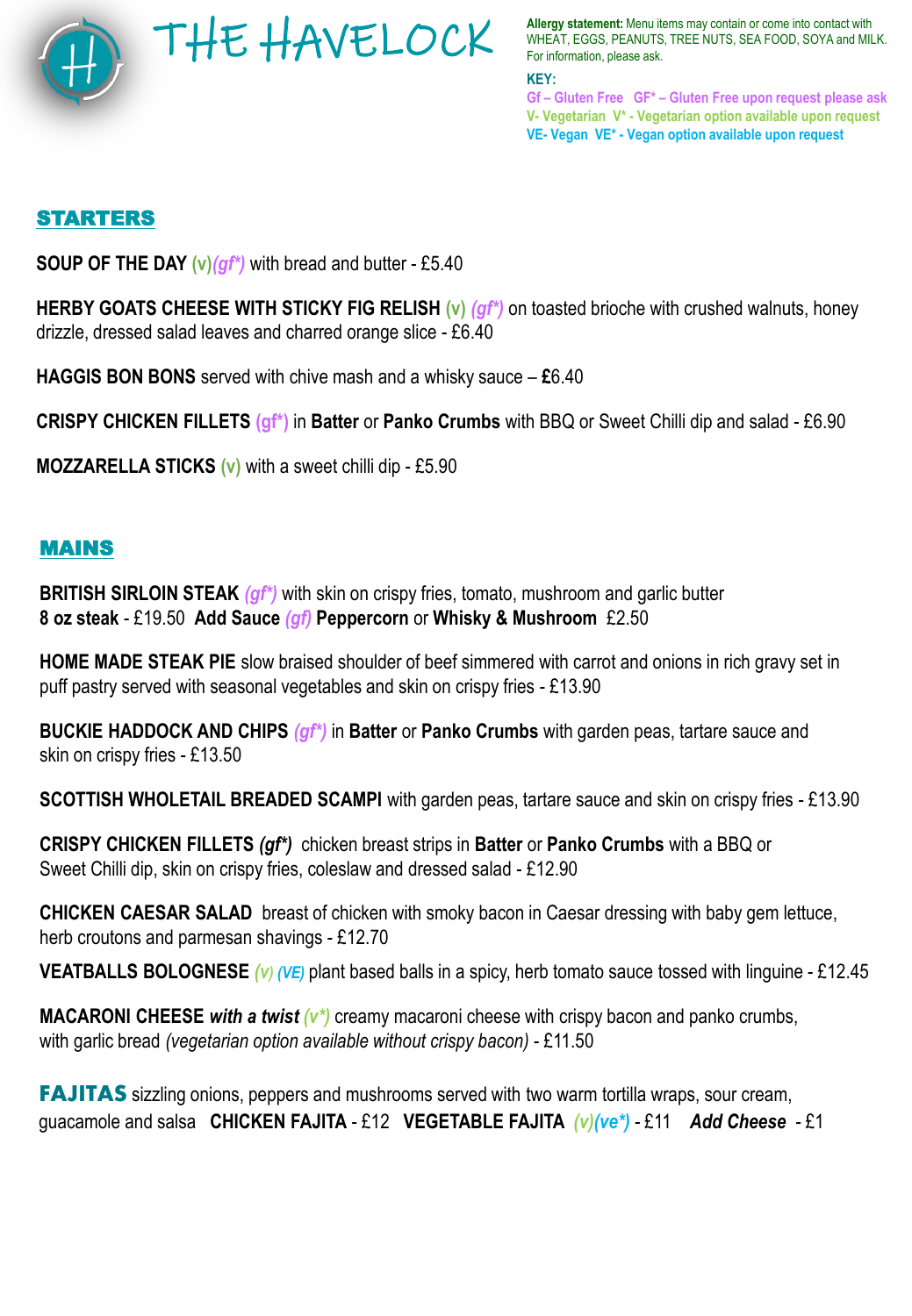PIZZAS made to order in our stone based pizza oven served with various toppings finished with spring onion:- **Margherita (v) (gf\*)** tomato passata, mozzarella, spring onion and basil oil - £9.00 **Vegan Pizza (v)**(ve) **(gf\*)** passata and vegan cheese with mushrooms, plant based "bacon" and basil oil - £10.00 **Pepperoni, Chilli & Honey (gf\*)** passata base, mozzarella, pepperoni, chilli and honey drizzle - £10.90

## BURGERS

Burgers are char grilled and set in a toasted bun with gherkin, lettuce, tomato, red onion and red onion marmalade served with skin on crispy fries and coleslaw *Add Cheese* £1 *Add Bacon* £1 **BEEF BURGER** - £11 **CAJUN CHICKEN BREAST BURGER** - £11.70 **PLANT BASED 'BACON BURGER'** *(v)* meat-free burger with meat-free bacon *(ve\* with salad no bun)* - £11.00

LOADED NACHOS crunchy tortilla chips with choice of toppings with tomato salsa and soured cream:- **SMALL -** £5.80 **LARGE -** £9.95

**BEEF CHILLI NACHOS (gf)** layered with beef chilli and melted cheese and topped with jalapenos

**5 BEAN CHILLI NACHOS (v)** *(gf) (ve without the cheese)* layered with our homemade 5 bean chilli and melted cheese and topped with jalapenos

## SNACKS AND SIDES

**Mozzarella Sticks (v)** with a sweet chilli dip - £5.90

| Garlic Bread $(v)$ - £4.00                                  | Cheesy Garlic Bead $(v)$ - £4.50                         |                                                            |
|-------------------------------------------------------------|----------------------------------------------------------|------------------------------------------------------------|
| <b>Skin On Crispy Fries (v) <math>(gf^*)</math> - £3.00</b> | <b>Skin on Crispy Fries 'n' Cheese (v) (gf*) - £3.50</b> |                                                            |
| <b>Battered Onion Rings (v) <math>(gf^*)</math> - £3.00</b> |                                                          | Coleslaw (v) $(gf)$ - £2.00 House Salad (v) $(gf)$ - £3.50 |

**DESSERTS** Add fresh pouring cream or a scoop of Ice Cream to any dessert - £1

**STICKY TOFFEE PUDDING** *(gf\*)(v)* served with warm toffee sauce and vanilla ice cream - £5.95

**TODAY'S CHEESECAKE**  $(v)(ve^*)(gf)(with fresh pointing cream (please ask your server for details) - £5.90$ 

**CHOCOLATE FUDGE CAKE** *(v)* served with berry compote - £5.90

**LEMON SPONGE CAKE** *(v)(ve)* with lemon cream filling, lemon frosted topping served with pouring cream - £5.90

**LUXURY ICE CREAM - SALTED CARAMEL** – per scoop £1.80

**FLAVOURED ICE CREAM** (qf)(v) Per Scoop: Strawberry, Vanilla or Chocolate - £1.60

## **Fresh Ground LAVAZZA Coffee**

Cappuccino £2.70 Latte £2.70

Coffee Liqueur £5.70 Americano £2.20 Hot Chocolate £2.70

Espresso £2.10 Double Espresso £4.00 Tea £1.80 Speciality Teas £1.90